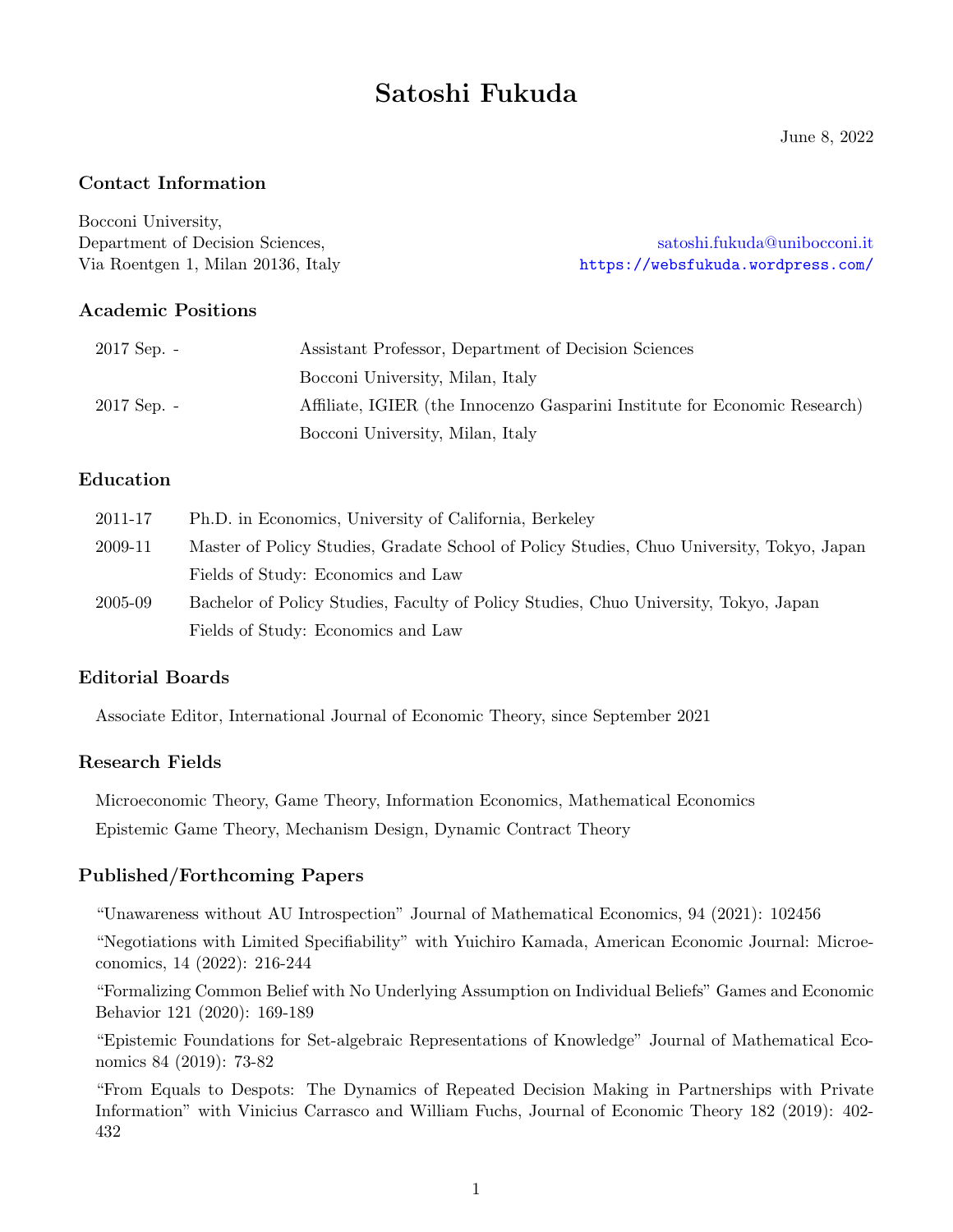# Conference Proceedings

"Are the Players in an Interactive Belief Model Meta-certain of the Model Itself? (Extended Abstract)" Electronic Proceedings in Theoretical Computer Science, 335 (2021): 155-170

"On the Consistency among Prior, Posteriors, and Information Sets (Extended Abstract)" Electronic Proceedings in Theoretical Computer Science, 297 (2019): 189-205

# Working Papers

"Who to Listen to?: A Model of Endogenous Delegation" with William Fuchs and Mahyar Sefidgaran

"Time-varying Cost of Distancing: Distancing Fatigue, Holidays and Lockdowns" with Christoph Carnehl (Christoph Wolf) and Nenad Kos

"Epidemics with Behavior" with Christoph Carnehl (Christoph Wolf) and Nenad Kos

"The Existence of Universal Qualitative Belief Spaces" Revision requested at Journal of Economic Theory

"Are the Players in an Interactive Belief Model Meta-certain of the Model Itself?"

"On the Consistency among Prior, Posteriors, and Information Sets"

"An Information Correspondence Approach to Bridging Knowledge-Belief Representations in Economics and Mathematical Psychology"

"Can the Crowd be Introspective? Modeling Distributed Knowledge from Collective Information through Inference"

"A Type Space Approach to Hierarchies of Beliefs, Preferences, and Expectations"

"Topology-free Constructions of a Universal Type Space as Coherent Belief Hierarchies"

"Strategic Games with Possibility Correspondence Models of Unawareness"

"ASEAN Financial Integration" (IMF Working Paper 15/34) with Geert Almekinders, Alex Mourmouras, Jianping Zhou, and Yong Sarah Zhou

# Teaching Experience

Mathematics - Preparatory Course (Preparatory for "Math Camp"), PhD Core Course for Business Administration and Management, Economics and Finance, and Social and Political Science Programs, Bocconi U. (Fall 2022)

Introduction to Mathematics ("Math Camp"), PhD Economics and Finance Core Course, Bocconi U. (Fall 2021, 2022)

Introduction to Real Analysis I (Measure and Integration Theory), PhD Statistics Core Course, Bocconi U. (Fall 2017, 2018, 2019)

Mathematics: General (Single- and Multi-variable Differential Calculus and Linear Algebra), International Economics and Finance Program, Bocconi U. (Fall 2017, 2018, 2019, 2021, 2022); International Economics and Management Program, Bocconi U. (Fall 2021, 2022)

Mathematics: Theory and Methods (Differential and Integral Calculus and Linear Algebra), Economic and Social Sciences Program, Bocconi U. (Fall 2017, 2018, 2019)

Independent Studies/Field Studies (Spring 2019, Fall 2019, Spring 2020)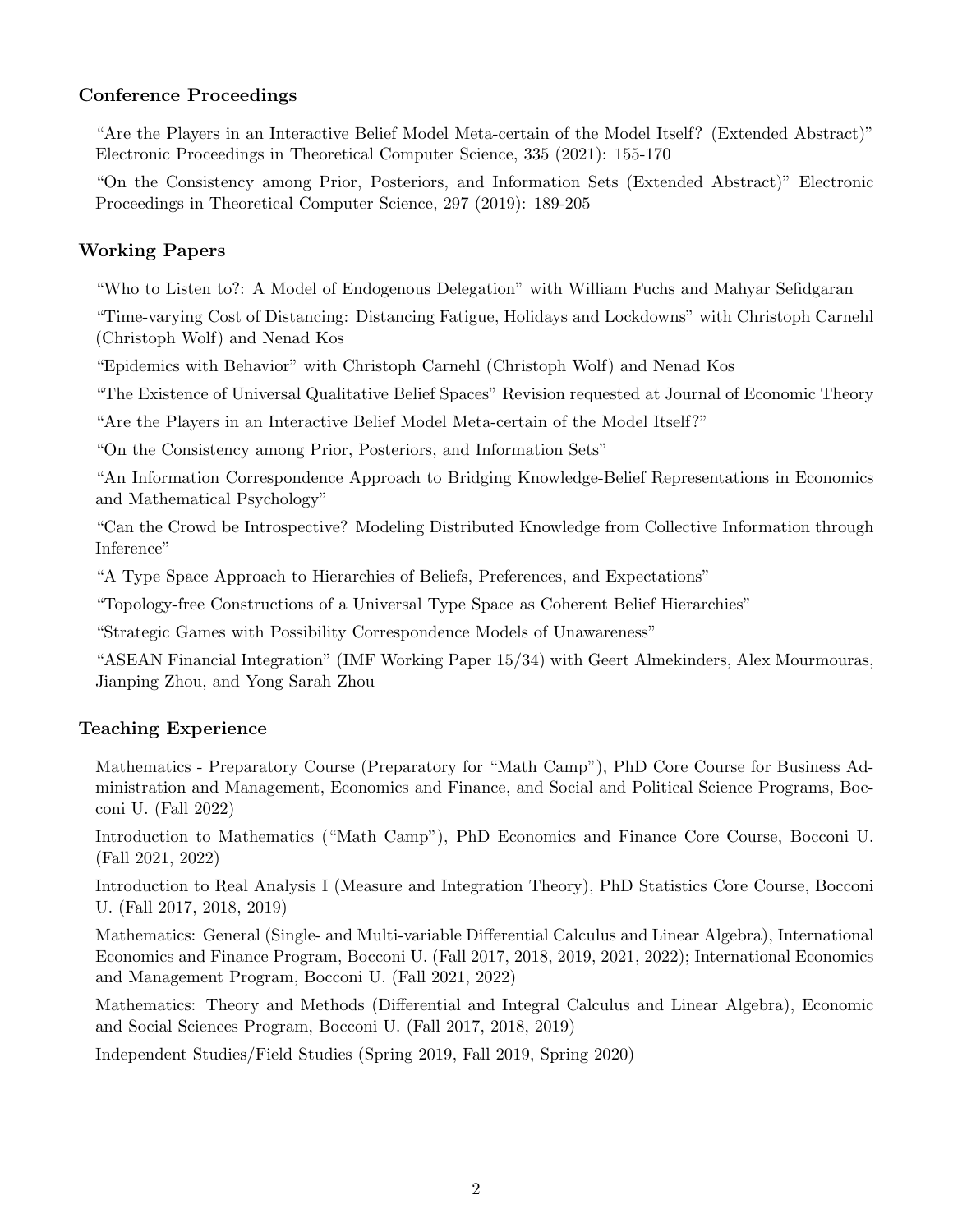#### Other Teaching Experience

Guest Lecture, Department of Economics, UC Berkeley (February 2016) Dynamic Game Theory and Applications (Graduate)

Teaching Assistant, Faculty of Policy Studies, Chuo University (2009-10) Calculus, Linear Algebra, Game Theory I, Game Theory II

#### Other Employment/Services

Theory and Experiments Seminar Co-Organizer, Dept. of Decision Sciences, Bocconi U. (2018/19, 19/20, 21/22)

Junior Hiring Interviewing Committee, Dept. of Decision Sciences, Bocconi U. (2017/18-19/20, 21/22)

Microeconomics Theory Seminar Coordinator, Dept. of Economics, UC Berkeley (Fall 2015, Spring 2016)

Research Assistant to Prof. Chris Shannon, Dept. of Economics, UC Berkeley (Spring 2016)

Research Assistant to Prof. Yuichiro Kamada, Haas School of Business, UC Berkeley (July 2015)

Research Assistant to Prof. William Fuchs, Haas School of Business, UC Berkeley (Fall 2014, Spring 2015, Fall 2015)

Summer Intern, International Monetary Fund, Washington D.C. (Summer 2014)

Research Assistant to Prof. David Ahn, Dept. of Economics, UC Berkeley (July 2012)

#### Seminar/Conference Presentations/Attendance

2022 (incl. scheduled) European Summer Meeting of the Econometric Society (Bocconi), LOFT 14 (Groningen), North America Summer Meeting of the Econometric Society (U. Miami), Conference on Economic Design (Padova), Zoom Mini-Workshop on Unawareness (Decision Theory with Unawareness, Online, Attendance), 2022 NBER/CEME Decentralization Conference (Bocconi-Columbia-Michigan-Stanford/CASBS, Attendance)

2021 UT Austin, Bocconi (Decision Sciences, Internal), XV GRASS Workshop (Università Cattolica del Sacro Cuore di Milano), The 16th European Meeting on Game Theory (SING 16, Online), TARK XVIII (Contributed and Rump Sessions, Online), Zoom Mini-Workshop on Unawareness (Financial Markets with Unawareness, Online, Attendance), Kyoto University (Institute of Economic Research, Online), Rochester (Online), IMF and Bank of Thailand (CDOT-PIER joint seminar, Online)

2020 Singapore Management University (Online), SAET (an independently organized "Dynamic Games and High Order Beliefs" session, Online), Michigan (Online), Bocconi (Decision Sciences and Economics, Internal, Online), CTWZ (Contract Theory Workshop on Zoom, Online)

2019 European Winter Meeting of the Econometric Society (Erasmus School of Economics, Rotterdam), Rochester, Japanese-German Workshop on Contracts and Incentives (LMU Munich, Attendance), SWET/DTW (Summer Workshop on Economic Theory/Decision Theory Workshop, Otaru), TARK XVII (Theoretical Aspects of Rationality and Knowledge, Toulouse School of Economics, Poster and Rump sessions), ESSET (European Summer Symposium in Economic Theory, Gerzensee), SAET (Society for the Advancement of Economic Theory, Ischia)

2018 LOFT 13 (Logic and the Foundations of Game and Decision Theory, Bocconi), Models of Bounded Reasoning in Individuals and Groups (Lorentz Center, Leiden)

2017 Workshop on Reasoning About Strategic Interaction and Emotions (Bocconi), Bocconi (Decision Sciences, Internal), The 3rd Hitotsubashi Summer Institute, Yokohama National U, Paris School of Economics (Bounded Rationality and Behavioral Economics Summer School), Kansas Workshop on Economic Theory, Rochester, Bocconi (Decision Sciences), Queensland, AEA-ASSA (Chicago, Attendance)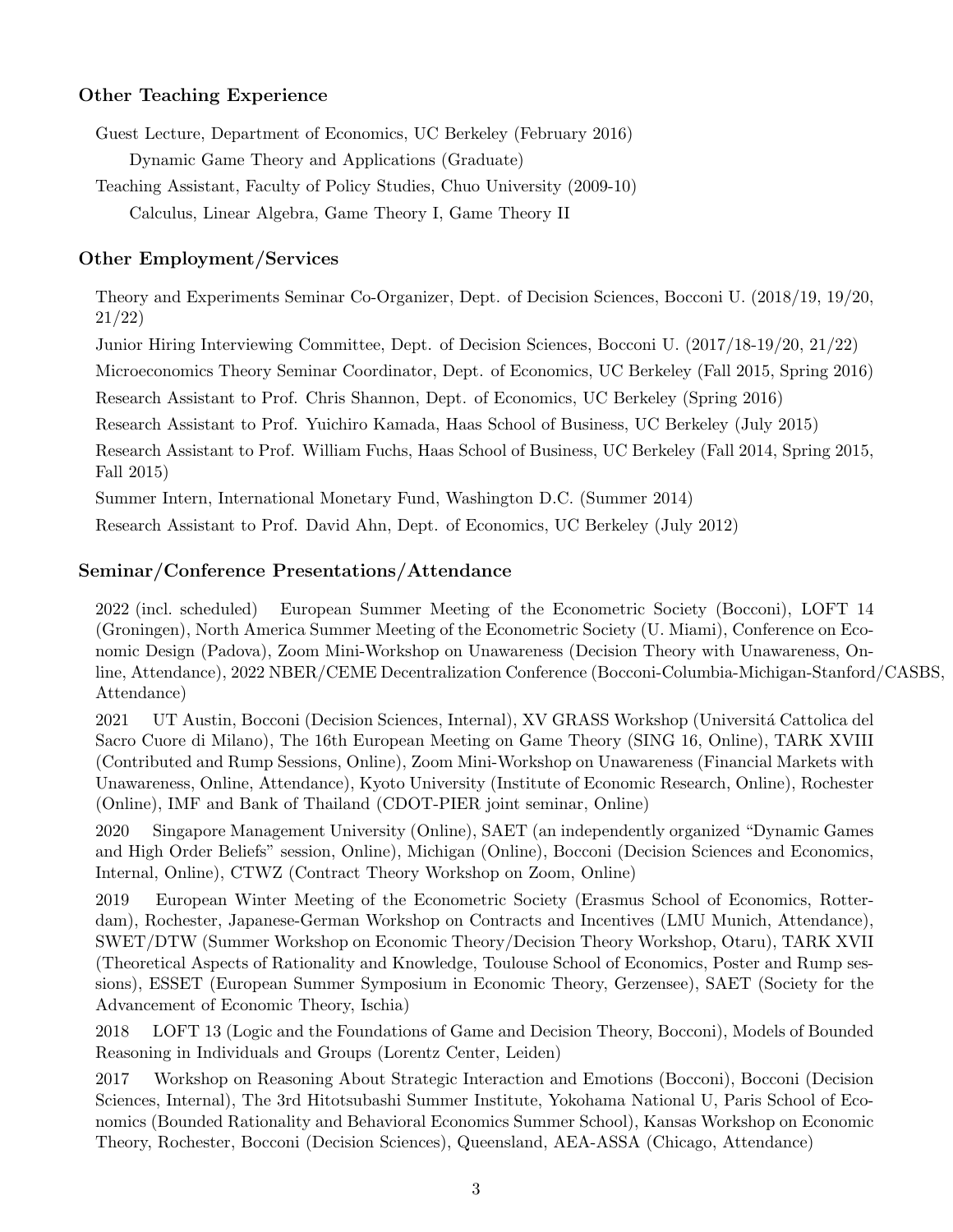- 2016 UC Berkeley, Waseda
- 2015 The 26th Jerusalem School in Economic Theory (the Hebrew University of Jerusalem, Poster)
- 2014 Interdisciplinary Workshop on "Game Theory at UC Davis" (UC Davis, Attendance)

#### Conference Organization

- 2022 LOFT 14, a program committee member
- 2018 LOFT 13, a program committee member

#### Awards/Fellowships

| 2021, 22 | Editors' Awards for Excellence in Reviewing, European Journal of Operational Research         |
|----------|-----------------------------------------------------------------------------------------------|
| 2019-    | Visiting Faculty Fellow, the Policy Studies Forum, Tokyo                                      |
| 2016-17  | UC Berkeley Doctoral Completion Fellowship                                                    |
| 2015,16  | Graduate Division Summer Grant, UC Berkeley                                                   |
| 2012-14  | Japan-IMF Scholarship, International Monetary Fund, Washington D.C.                           |
| 2011-12  | Scholarship, 21st Century Culture and Science Foundation (Kikawada Foundation), Tokyo         |
| 2011     | Valedictorian, Graduate School of Policy Studies, Chuo University                             |
| 2009-11  | Full Scholarship (awarded to one student), Graduate School of Policy Studies, Chuo University |
|          | 2007,08,09 Academic Excellency Award, Chuo University                                         |
|          |                                                                                               |

#### Refereeing

Annals of Operations Research, Economic Theory, European Journal of Operational Research, Games and Economic Behavior, International Journal of Economic Theory, ISF (the Israel Science Foundation), Journal of Economic Theory, LOFT (2018, 2022), Management Science, Review of Economic Studies, SIAM Journal of Optimization, TARK (2019), Theory and Decision

# Other Information

| Languages:         | English (fluent), Japanese (native)                                             |
|--------------------|---------------------------------------------------------------------------------|
| Citizenship:       | Japan                                                                           |
| Computing Skills:  | MATLAB, Mathematica                                                             |
| Affiliation:       | American Economic Association, Econometric Society, Society for the Advancement |
| of Economic Theory |                                                                                 |

#### References